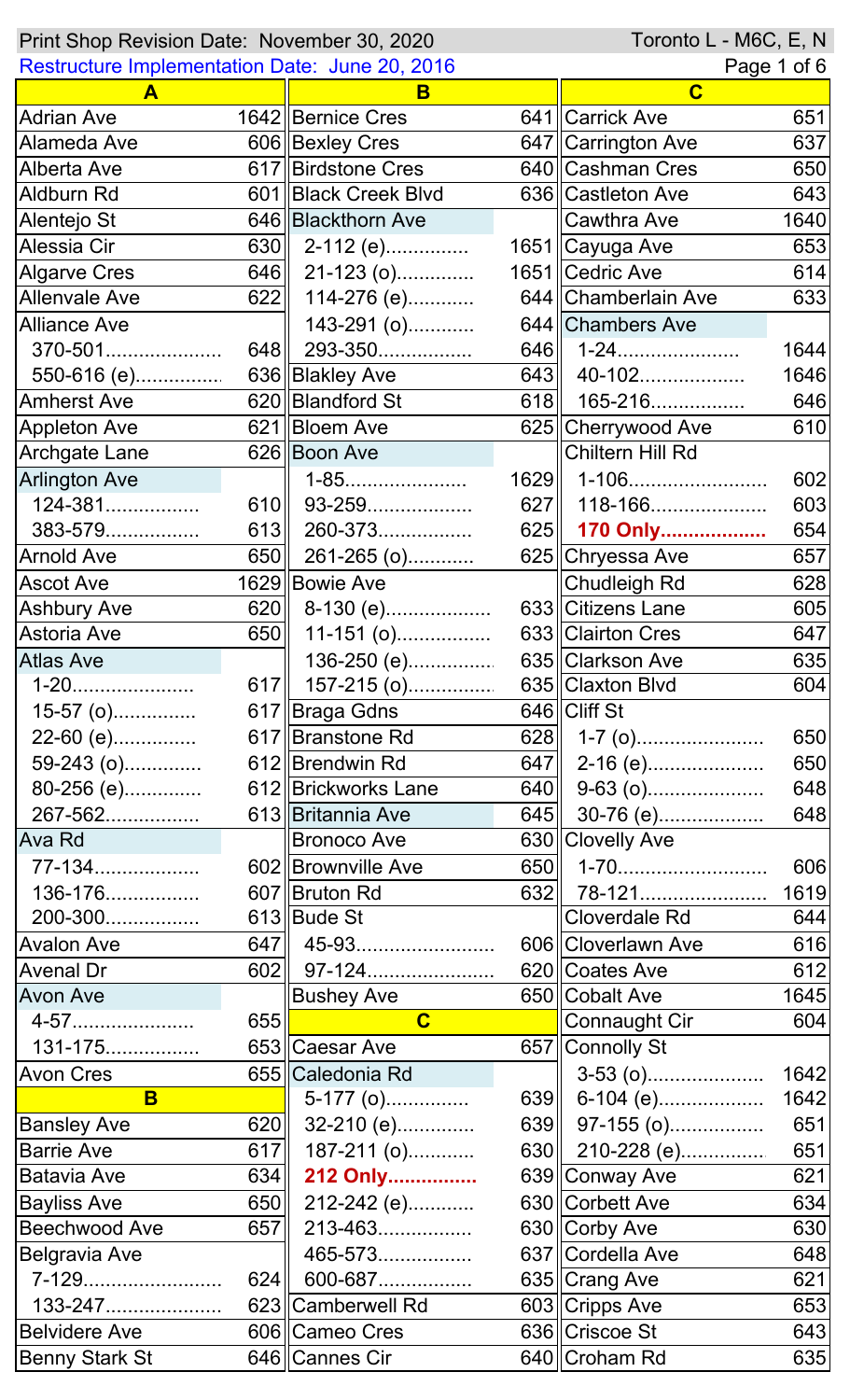| Toronto L - M6C, E, N<br>Print Shop Revision Date: November 30, 2020 |      |                       |      |                           |             |
|----------------------------------------------------------------------|------|-----------------------|------|---------------------------|-------------|
| Restructure Implementation Date: June 20, 2016                       |      |                       |      |                           | Page 2 of 6 |
| C                                                                    |      |                       |      | G                         |             |
| Croydon Rd                                                           |      | 602 Eglinton Ave W    |      | <b>Gailmort PI</b>        | 641         |
| Cynthia Rd                                                           | 647  | 846-1070 (e)          |      | 603 Garrow Ave            | 648         |
| D                                                                    |      | 859-989 (o)           |      | 603 Gilbert Ave           |             |
| Dalrymple Dr                                                         | 636  | 997-1007 (o)          | 605  | 2-124                     | 639         |
| Davenport Rd                                                         |      | 1035 Only             | 607  | 128-364                   | 630         |
| 1800-1848 (e)                                                        | 642  | 1049-1445 (o)         | 605  | 403-515                   | 637         |
| 1819-1921 (o)                                                        | 642  | 1072-1416 (e)         |      | 605 Gillespie Ave         | 651         |
| 1884 Only                                                            | 1642 | 1463 Only             |      | 606 Glamis Ave            | 632         |
| 1892-1930 (e)                                                        | 642  | 1466-1828 (e)         |      | 619 Glen Cedar Rd         | 607         |
| 1923-1969 (o)                                                        | 649  | 1471-1601 (o)         |      | 619 Glen Scarlett Rd      | 653         |
| 1942-2112 (e)                                                        | 649  | 1603 Only             |      | 654 Glenarden Rd          | 601         |
| 1981-2049 (o)                                                        | 1649 | 1605-1773 (o)         |      | 619 Glenholme Ave         |             |
| 2053-2105 (o)                                                        | 649  | 1775 Only             |      | 623 $\vert$ 117-315 (o)   | 621         |
| Day Ave                                                              |      | 1801 Only             | 1619 | 120-334 (e)               | 621         |
| 7-156                                                                | 627  | 1807-1815 (o)         | 619  | 319-375 (o)               | 618         |
| 164-177                                                              | 625  | 1835-2057 (o)         | 633  | 340-394 (e)               | 618         |
| Deakin Ave                                                           | 657  | 1840-2088 (e)         | 633  | $377 - 549$ (o)           | 620         |
| <b>Delemere Ave</b>                                                  | 632  | 2005 Only M6E 2K2     | 637  | 396-600 (e)               | 620         |
| Dennis Ave                                                           | 650  | 2059-2343 (o)         | 635  | 601-647                   | 1619        |
| Dewbourne Ave                                                        |      | 2090-2296 (e)         |      | 635 Glenhurst Ave         |             |
| 89-139 (o)                                                           |      | 603 Eileen Ave        | 641  |                           | 617         |
| 96-150 (e)                                                           |      | 603  Eleanor Ave      |      | $\overline{620}$ 8-48 (e) | 621         |
|                                                                      |      |                       |      | 650 25 Only               | 617         |
| 154-180 (e) 607 Ellins Ave                                           |      |                       |      |                           | 621         |
| <b>Dhir Mews</b>                                                     |      | 631 Elvin Ave         |      | 641∥Glenora Ave           | 606         |
| Duern St                                                             |      | 632 Ennerdale Rd      |      | <b>Gloucester Grove</b>   |             |
| <b>Dufferin St</b>                                                   |      | 5-119                 | 631  | 19-51                     | 605         |
| 1688-1984                                                            |      | 627   127-230         |      |                           | 613         |
| 1977-2005 (o)                                                        |      | 627 Esposito Cres     | 641  | 101-162                   | 606         |
| 1986-2012 (e)                                                        |      | 627 Estoril Terr      |      | 646    173-206            | 1619        |
| 2011-2189 (o)                                                        |      | 625 Ethel Ave         |      | 645 Goodwood Ave          | 627         |
| 2020-2208 (e)                                                        |      | 625 Everden Rd        |      | 605 Graham Gdns           | 617         |
| 2212-2460                                                            |      | 623 Eversfield Rd     |      | 631 Grandville Ave        | 657         |
| <b>Dundurn Cres</b>                                                  |      | 614 Exeter St         |      | 1651 Gray Ave             | 657         |
| Durham Ave                                                           | 613  | F                     |      | <b>Greendale Ave</b>      | 652         |
| Dynevor Rd                                                           |      | 628 Fairbank Ave      |      | 633 Greendale Cres        | 652         |
| E                                                                    |      | <b>Fairleigh Cres</b> |      | 605 Greyton Cres          | 1619        |
| <b>Earlscourt Ave</b>                                                |      | <b>Falwyn Ave</b>     |      | 612 Grieves Av            | 639         |
| 2-81                                                                 |      | 1629 Feltham Ave      |      | 653 Grimthorpe Rd         | 617         |
| 83-236                                                               |      | 626 Flanders Rd       |      | 605 Guestville Ave        |             |
| 242-324                                                              |      | 625 Florence Cres     |      | 641   1-52                | 652         |
| Earlsdale Ave                                                        |      | <b>Ford St</b>        |      | 649 53-139                | 650         |
| 49-53                                                                |      | 612 Foxwell St        |      | 632 Gunns Rd              | 645         |
| 57-120                                                               |      | 614 French Ave        | 634  | н                         |             |
| 140-188                                                              |      | 618 Frimette Cres     |      | 647 Hagar Ave             | 645         |
| Earnscliffe Rd                                                       | 621  |                       |      | Handel St                 | 632         |
| East Dr                                                              | 638  |                       |      | <b>Haney Ave</b>          | 632         |
| Edinborough Crt                                                      | 632  |                       |      | Hanson Rd                 | 618         |
|                                                                      |      |                       |      | <b>Hartley Ave</b>        | 633         |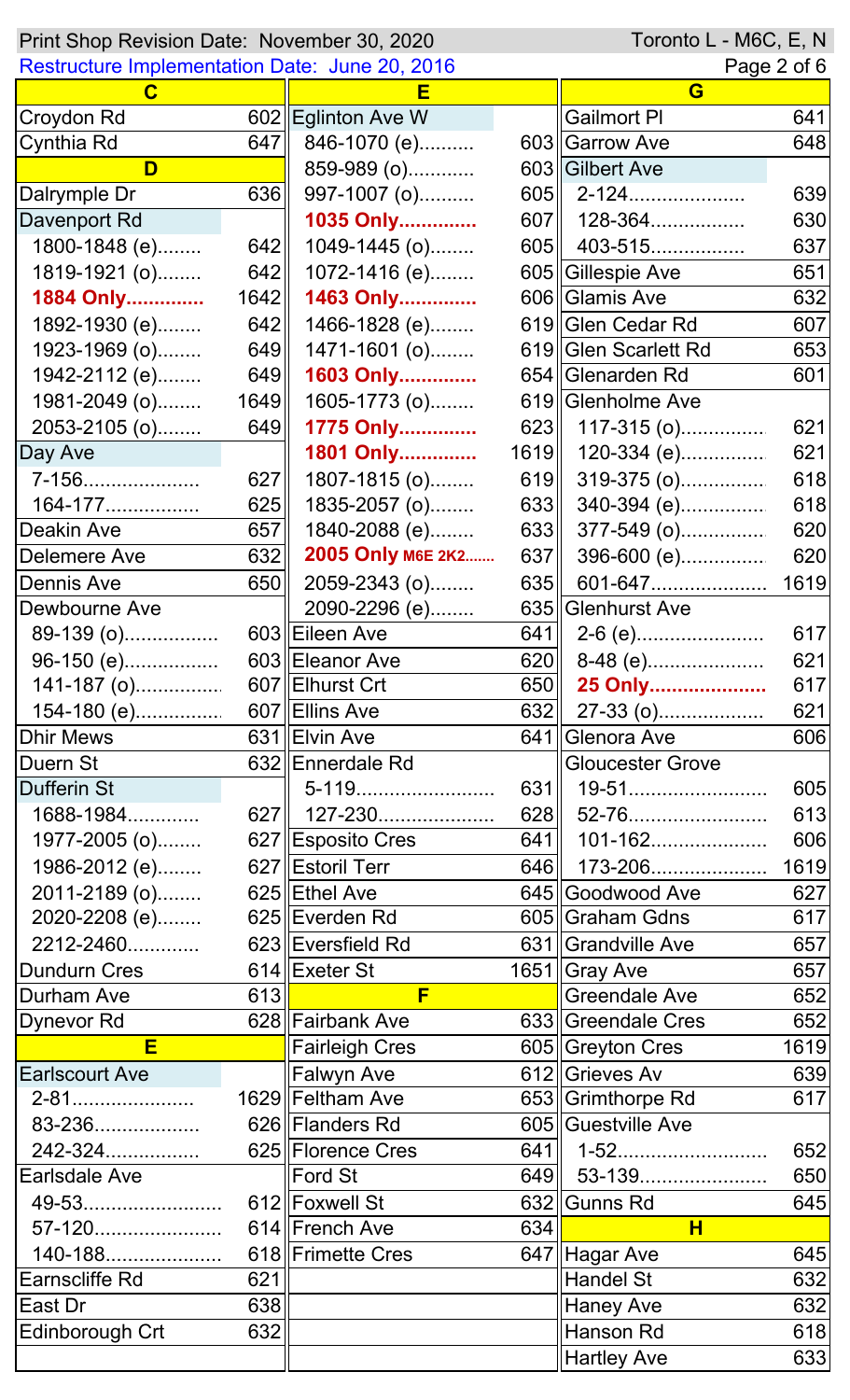| Toronto L - M6C, E, N<br>Print Shop Revision Date: November 30, 2020 |             |                                  |     |                       |                                                                                                                                          |
|----------------------------------------------------------------------|-------------|----------------------------------|-----|-----------------------|------------------------------------------------------------------------------------------------------------------------------------------|
| <b>Restructure Implementation Date: June 20, 2016</b>                |             |                                  |     |                       | Page 3 of 6                                                                                                                              |
| н                                                                    |             | н                                |     | L                     |                                                                                                                                          |
| <b>Harvie Ave</b>                                                    |             | <b>Hursting Ave</b>              |     | 612 Lauder Ave        |                                                                                                                                          |
| 1-274                                                                | 626         |                                  |     | 160-170               | 616                                                                                                                                      |
| 191-253 (o)                                                          |             | 626 Innes Ave                    | 639 | $161-383$ (o)         | 616                                                                                                                                      |
| 263-359 (o)                                                          | 631         | $\overline{\mathsf{J}}$          |     | 172-392 (e)           | 616                                                                                                                                      |
| 276-298 (e)                                                          |             | $626$ Uane St                    |     | 385-639 (o)           | 622                                                                                                                                      |
| 336-454 (e)                                                          | 631         | 651-761 (o)                      | 634 | 394-648 (e)           | 622                                                                                                                                      |
| 363-627 (o)                                                          | 637         | 660-754 (e)                      |     | 634 Laughton Ave      |                                                                                                                                          |
| 504-624 (e)                                                          | 637         | 758-870 (e)                      | 632 | 1-96                  | 649                                                                                                                                      |
| <b>Hatherley Rd</b>                                                  | 631         | 777-797 (o)                      |     | 636 99-128            | 642                                                                                                                                      |
| Heathdale Rd                                                         | 604         | 839-911 (o)                      |     | 647   135-270         | 1642                                                                                                                                     |
| <b>Hector Ave</b>                                                    | 657         | 890-900 (e)                      |     | 636 Lavender Rd       | 655                                                                                                                                      |
| <b>Helen Ave</b>                                                     | 646         | 924-1000                         |     | 638 Leigh St          | 653                                                                                                                                      |
| Henrietta St                                                         |             | 643 Jasper Ave                   |     | 648 Lindner St        | 649                                                                                                                                      |
| <b>Hibernia Ave</b>                                                  |             | 642 Jesmond Ave                  |     | 620 Little Blvd       | 635                                                                                                                                      |
| Hill PI                                                              |             | 602 Junction Rd                  |     | 640 Liverpool St      | 643                                                                                                                                      |
| <b>Hillary Ave</b>                                                   | 655         | $\overline{\mathsf{K}}$          |     | Livingstone Ave       |                                                                                                                                          |
| <b>Hillborn Ave</b>                                                  |             | 653 Kane Ave                     | 655 | 1-122                 | 624                                                                                                                                      |
| <b>Hilldale Rd</b>                                                   |             | 648 Keele St                     |     | 125-237               | 623                                                                                                                                      |
| <b>Hilltop Rd</b>                                                    | 601         | 453-630                          |     | 640 Lloyd Ave         | 640                                                                                                                                      |
| <b>Hirons St</b>                                                     | 640         | 900-1600 (e)                     |     | 655 Locksley Ave      | 623                                                                                                                                      |
| <b>Holland Park Ave</b>                                              |             | 1496-1571                        |     | 655 Louise Ave        | 611                                                                                                                                      |
|                                                                      |             |                                  |     |                       |                                                                                                                                          |
| 92-153                                                               |             | 614 Keith Ave<br>618 Kenwood Ave |     | 637   Louvain St      | 648<br>641                                                                                                                               |
|                                                                      |             |                                  | 611 | $\parallel$ Lydon Ave |                                                                                                                                          |
| <b>Holmesdale Cres</b>                                               |             | $631$    1-150                   |     | $M$                   |                                                                                                                                          |
|                                                                      |             |                                  |     |                       |                                                                                                                                          |
| Holmesdale Rd                                                        | 631         | 160-163                          |     | 604   Maplewood Ave   |                                                                                                                                          |
| <b>Homer Ave</b>                                                     |             | 657 Keywest Ave                  | 622 | 10-136 (e)            |                                                                                                                                          |
| <b>Homeview Ave</b>                                                  |             | 634 Kinghorn Ave                 | 632 | 15-17 (o)             |                                                                                                                                          |
| Hope St                                                              |             | <b>Kingsley Ave</b>              | 642 | 89-131 (o)            |                                                                                                                                          |
| $10-16$ (e)                                                          |             | 627 Kipping Ave                  |     | 639 137-244           |                                                                                                                                          |
| 91-173                                                               |             | 626 Kirknewton Rd                |     | 628 Mariposa Ave      |                                                                                                                                          |
| <b>Hopewell Ave</b>                                                  |             | 624 Kitchener Ave                |     | 637 Markdale Ave      |                                                                                                                                          |
| <b>Hounslow Heath Rd</b>                                             | 651         | L                                |     | 1-33                  |                                                                                                                                          |
| <b>Howick Ave</b>                                                    |             | Lambert Ave                      | 639 |                       |                                                                                                                                          |
| 1-42                                                                 |             | 651   Lambton Ave                |     | Marlee Ave            |                                                                                                                                          |
| 67-103                                                               |             | 644    1-135 (o)                 |     | 650   Marshall Blvd   |                                                                                                                                          |
| Humber Blvd                                                          |             | 6-96 (e)                         |     | 650 Maybank Ave       |                                                                                                                                          |
| $1-15$ (o)                                                           | 655         | 102-182 (e)                      |     | 657   Mccormack St    |                                                                                                                                          |
| $2-120$ (e)                                                          |             | 648    147-243 (o)               |     | 657 Mcroberts Ave     |                                                                                                                                          |
| 99-119 (o)                                                           |             | 648 Lanark Ave                   |     | 1-298                 |                                                                                                                                          |
| 101 Only M6N 2H5                                                     |             | 655  1-57 (o)                    |     | 606  300-463          |                                                                                                                                          |
| 121 Only                                                             | 655         | $2-64$ (e)                       |     | 606 475-638           |                                                                                                                                          |
| Humewood Dr                                                          |             | 59-87 (o)                        |     | 1619 Menin Rd         |                                                                                                                                          |
|                                                                      | 1615        |                                  |     | 1619 Mildred Ave      |                                                                                                                                          |
| 1-81                                                                 |             | 66-102 (e)<br>610 Langden Ave    |     | 648 Miller St         |                                                                                                                                          |
| $103 - 187$ (o)                                                      |             |                                  |     |                       |                                                                                                                                          |
| 156-184 (e)                                                          |             | 610 Lapp St                      |     | 653 Millerson Ave     | 621                                                                                                                                      |
| 186 Only                                                             | 608         |                                  |     | Miranda Ave           |                                                                                                                                          |
| 197-203 (o)                                                          | 608         |                                  |     | <b>Moir Ave</b>       |                                                                                                                                          |
| <b>Humewood Gdns</b><br><b>Hunter Ave</b>                            | 1615<br>628 |                                  |     | <b>Montcalm Ave</b>   | 608<br>609<br>608<br>610<br>634<br>602<br>607<br>624<br>657<br>653<br>653<br>639<br>630<br>637<br>607<br>641<br>649<br>633<br>608<br>635 |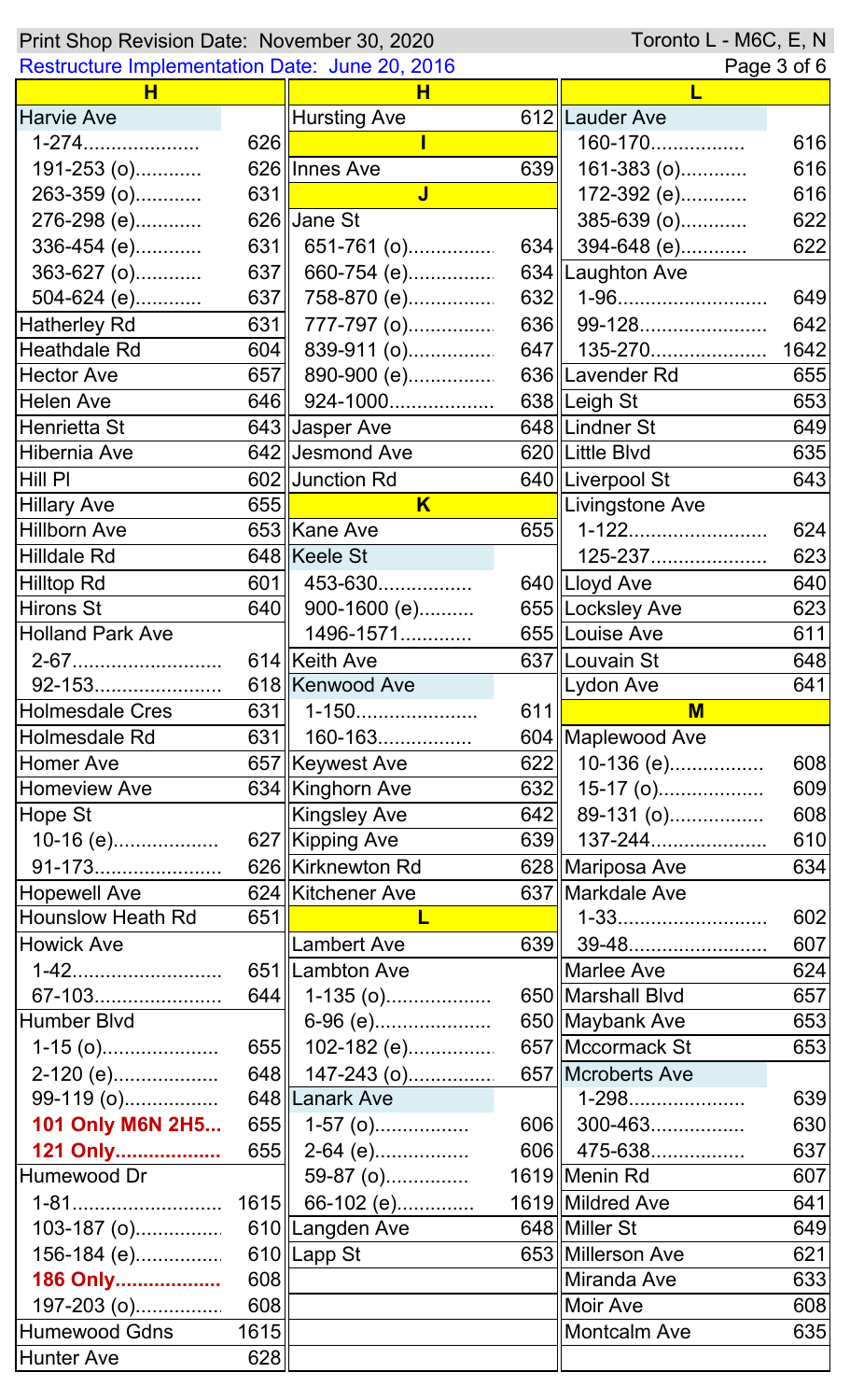| Toronto L - M6C, E, N<br>Print Shop Revision Date: November 30, 2020 |       |                         |     |                              |             |  |
|----------------------------------------------------------------------|-------|-------------------------|-----|------------------------------|-------------|--|
| <b>Restructure Implementation Date: June 20, 2016</b>                |       |                         |     | Page 4 of 6                  |             |  |
| M                                                                    |       | $\mathbf O$             |     | R                            |             |  |
| <b>Morrison Ave</b>                                                  |       | Osler St                |     | Rogers Rd                    |             |  |
| 42-50 (e)                                                            | 627II | 130-252                 | 649 | 2-20 (e)                     | 618         |  |
| 94-180 (e)                                                           | 625   | 257-370                 | 651 | $3-51$ (0)                   | 618         |  |
| 99-171                                                               |       | 625 385 Only            | 656 | 26-84 (e)                    | 1618        |  |
| <b>Mould Ave</b>                                                     |       | 634 Outlook Ave         | 657 | 63-131 (o)                   | 1618        |  |
| <b>Mulberry Cres</b>                                                 |       | 612 Outlook Garden Blvd | 638 | $100-140$ (e)                | 625         |  |
| <b>Mulock Ave</b>                                                    |       | P                       |     | 165 Only                     | 627         |  |
| 1-64                                                                 |       | 640 Park Hill Rd        | 605 | 189 Only                     | 625         |  |
| 67-192                                                               |       | 1640   Pelham Ave       | 649 | 200-250 (e)                  | 631         |  |
| N <sub>1</sub>                                                       |       | Pelham Park Gdns        |     | 291-382                      | 630         |  |
| <b>Nairn Ave</b>                                                     |       | 1-60                    |     | 649 Ronald Ave               |             |  |
| 1-226                                                                | 626   | 61 Only                 |     | $1649$ 5-38                  | 635         |  |
| 230-250 (e)                                                          |       | 626 Pendeen Ave         | 647 | 42-81                        | 1633        |  |
| 241-261 (o)                                                          |       | 626 Perth Ave           |     | 642 Rose Valley Cres         | 636         |  |
| 260-328 (e)                                                          |       | 631   Peveril Hill N    |     | 603 Rosecliffe Ave           | 616         |  |
| 271-347 (o)                                                          |       | 631    Peveril Hill S   |     | 602 Roseneath Gdns           | 614         |  |
| 351-580                                                              |       | 628 Pinewood Ave        |     | <b>Rosethorn Ave</b>         |             |  |
| Norman Ave                                                           | 639   | 1-181                   | 608 | 3-147                        | 644         |  |
| Normanna Ave                                                         | 617   | 183-196                 | 604 | 78-148 (e)                   | 644         |  |
| Northcliffe Blvd                                                     |       | <b>Porter Ave</b>       | 655 | 163-165 (o)                  | 646         |  |
| 99-249                                                               |       | 616  Prescott Ave       |     | 166-210                      | 646         |  |
|                                                                      |       |                         |     | 639 Rostrevor Rd             | 603         |  |
| 402-694                                                              | 622   | 125-272                 |     | 644 Rowan Ave                | 628         |  |
| Northland Ave                                                        |       | 653 Preston Rd          |     | 631 Rowntree Ave             | 646         |  |
| <b>Norton Ave</b>                                                    |       | 629 Pritchard Ave       |     | 634 Royal St                 | 643         |  |
| Norval St                                                            |       | 643 Pryor Ave           |     | 644 Runnymede Rd             |             |  |
| $\overline{\mathbf{O}}$                                              |       | R                       |     | 717-741 (o)                  | 1645        |  |
| Oakwood Ave                                                          |       | Raglan Ave              |     | 750 Only                     | 1645        |  |
| 149-317 (o)                                                          |       | 617   1-130             | 609 | 808-859                      | 645         |  |
| 152-154                                                              |       | 617   146-223           | 604 | 817-839 (o)                  | 645         |  |
| 160-312 (e)                                                          |       | 617 Ramsden Rd          | 633 | 868-959                      | 643         |  |
| 314-526 (e)                                                          |       | 618 Raquel Crt          |     | 641 Rushton Rd               |             |  |
|                                                                      |       | 618 Ravenal St          | 643 |                              |             |  |
| 319-495 (o)                                                          |       | 620 Redhill Ave         |     | 280-409                      | 1615<br>610 |  |
| 501-561 (o)                                                          |       | 620 Regent St           | 637 | 414-564<br>655 567-639       |             |  |
| 530-604 (e)                                                          |       |                         |     | 601 Ruthven Pl               | 613         |  |
| 563-613 (o)                                                          |       | 1619 Ridge Hill Dr      |     |                              | 657         |  |
| 614-652 (e)                                                          |       | 1619 Robina Ave         |     | <b>Rutland St</b>            | 1642        |  |
| Old Forest Hill Rd                                                   | 601   | 1-53                    |     | 617 Ryding Ave               | 1645        |  |
| Old Park Rd                                                          |       | 603    54-336           | 614 | $\mathbf{s}$                 |             |  |
| Old Stock Yards Rd                                                   |       | 645 Rochdale Ave        |     | 628 Sagres Cres              | 646         |  |
| Old Weston Rd                                                        |       | Rockcliffe Blvd         |     | Sandcliffe Rd                | 636         |  |
| 189-333 (o)                                                          |       | 649   1-102             |     | 657 Sanderstead Ave          | 635         |  |
| 218-330 (e)                                                          |       | 649    301-400          |     | 643 Scarlett Rd              |             |  |
| 360-721                                                              |       | 646 Rockcliffe Crt      |     |                              | 641         |  |
| O'Leary Ave                                                          |       | 618 Rockvale Ave        |     | 618 239-240                  | 638         |  |
| <b>Onslow Cres</b>                                                   |       | 620 Rockwell Ave        |     | $\overline{644}$ 250-270 (e) | 1638        |  |
| <b>Oscar Romero PI</b>                                               | 1645  |                         |     | 251-299 (o)                  | 647         |  |
|                                                                      |       |                         |     |                              |             |  |
|                                                                      |       |                         |     |                              |             |  |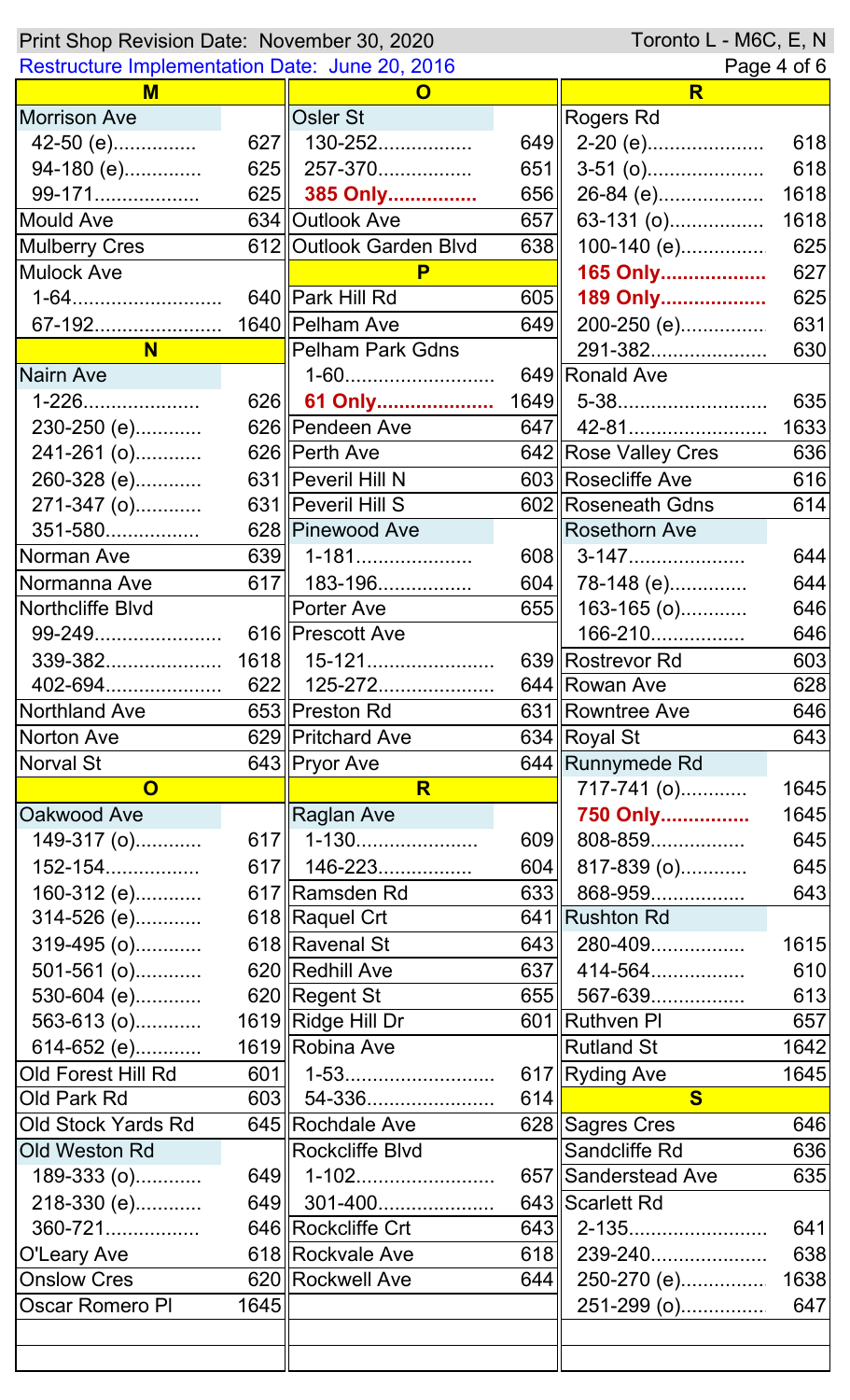| Toronto L - M6C, E, N<br>Print Shop Revision Date: November 30, 2020 |     |                            |      |                           |      |
|----------------------------------------------------------------------|-----|----------------------------|------|---------------------------|------|
| Restructure Implementation Date: June 20, 2016                       |     |                            |      | Page 5 of 6               |      |
| S.                                                                   |     | S                          |      | W                         |      |
| <b>Schell Ave</b>                                                    |     | <b>Syndicate Ave</b>       |      | 650 Wembley Rd            |      |
| 3-46                                                                 | 623 |                            |      | 1-28                      | 601  |
| 48-118 (e)                                                           |     | 633 Talbot St              | 1642 | 43-123                    | 603  |
| 136-216                                                              |     | 635  Tarragona Blvd        |      | 645 West Toronto St       | 645  |
| <b>Sellers Ave</b>                                                   |     | <b>Teignmouth Ave</b>      |      | 625 Westmount Ave         |      |
| 1-163                                                                |     | 627 Terceira Cir           | 646  | 133-375                   | 616  |
| 165-175 (o)                                                          |     | 625 Terry Dr               | 653  | 401-559                   | 625  |
| Seneca Ave                                                           |     | 655 Teston Blvd            |      | 657   Weston Rd (Toronto) |      |
| <b>Shallmar Blvd</b>                                                 |     | 601 Thornton Ave           | 637  | $3-137$ (o)               | 640  |
| <b>Shortt St</b>                                                     |     | 633 Times Rd               | 623  | $30-120$ (e)              | 645  |
| <b>Silverthorn Ave</b>                                               |     | <b>Tony Grande Lane</b>    | 605  | $180-206$ (e)             | 640  |
| 2-291                                                                |     | 644 Townsley St            | 646  | 207-380                   | 655  |
| 280-335                                                              |     | 646 Turnberry Ave          |      | 646   Weston Rd (York)    |      |
| <b>Snider Ave</b>                                                    | 635 | U                          |      | $153-301$ (o)             | 640  |
| <b>Spears St</b>                                                     |     | 653 Union St               | 646  | 325-868                   | 655  |
| <b>Spring Grove Ave</b>                                              |     | 651 Uxbridge Ave           |      | 870-975                   | 648  |
| St Clair Ave W                                                       |     | 15-79 (o)                  | 649  | 983-1149                  | 650  |
| 500-540 (e)                                                          | 609 | 16-88 (e)                  |      | 649 Westover Hill Rd      | 607  |
| $503 - 533$ (o)                                                      |     | 609 $\  81-117$ (o)        |      | 651   Westport Ave        | 649  |
| 535-729 (o)                                                          | 615 | 90-144 (e)                 |      | 651 White Ave             | 634  |
| 542-870 (e)                                                          | 615 | $\overline{\mathsf{V}}$    |      | <b>Whitmore Ave</b>       |      |
| 743-771 (o)                                                          |     | 615 Valewood Ave           |      | 107-126                   | 605  |
| 747 Only M6C 4A4                                                     |     | 610   1 Only               | 608  | 298-422                   | 624  |
| 775-833 (o)                                                          |     | 615   34-36 (e)            | 610  | 423-528                   | 623  |
| 835 Only                                                             |     | 656 Valport Crt            |      | 641 Wiltshire Ave         |      |
| 837-851 (o)                                                          |     | 615 Vaughan Rd             |      | 1-106                     | 1642 |
| 855-949 (o)                                                          |     | 617   78-170 (e)           | 611  | 120-168 (e)               | 642  |
| 880-900 (e)                                                          | 617 | 83-101 (o)                 | 611  |                           |      |
| 908-948 (e)                                                          | 617 | 109 Only                   |      | 609 Windley Ave           | 608  |
| 950-1164 (e)                                                         | 621 | $113 - 165$ (o)            |      | 611 Winnett Ave           |      |
| 991-1169 (o)                                                         | 621 | 172-308 (e)                |      |                           | 612  |
| 1166-1520 (e)                                                        | 629 | 175-299 (o)                | 604  | 122-172                   | 610  |
| $1171 - 1613(0)$                                                     | 629 | 301-633 (o)                | 608  | 193-409                   | 613  |
| 1623-1952                                                            | 651 | 310-620 (e)                |      | 608    430-493            | 605  |
| 1970-2461                                                            | 645 | 624-764 (e)                |      | 620 Winona Dr             |      |
| 2466-2600 (e)                                                        | 634 | $637-795$ (o)              |      | 620 $\ $ 212-280 (e)      | 617  |
| 2471-2606                                                            | 634 | 800 Only                   |      | 1620 213 Only             | 617  |
| 2610-2710 (e)                                                        |     | 641 Viella St              | 640  | 215-261 (o)               | 617  |
| <b>St Clair Gdns</b>                                                 | 629 | <b>W</b>                   |      | 263-445 (o)               | 612  |
| Stoneleigh Rd                                                        |     | 636 Warwick Ave            |      | 282-478 (e)               | 612  |
| <b>Stoney Brooke Dr</b>                                              | 636 | $1-43$ (o)                 | 602  | 467-703 (o)               | 606  |
| <b>Strader Ave</b>                                                   | 606 | 24-48 (e)                  | 602  | 552-698 (e)               | 606  |
| <b>Strathearn Rd</b>                                                 |     | 45-55 (o)                  |      | 607 Woodcroft Cres        | 631  |
| 1-40                                                                 | 602 |                            |      | 607   Woodgate Dr         | 636  |
| 41-161                                                               |     | 60 Only<br>607 Watford Ave |      | 617 Woolner Ave           |      |
| 170-222                                                              |     | 605 Wellwood Ave           |      | 190-200 (e)               | 1643 |
| <b>Summit Ave</b>                                                    | 630 | $1-17$ (o)                 | 1615 | 210 Only                  | 638  |
| Symes Rd                                                             | 653 | 2-20 (e)                   | 615  | 220-251                   | 647  |
| Symington Ave                                                        | 642 |                            |      |                           |      |
|                                                                      |     |                            |      |                           |      |